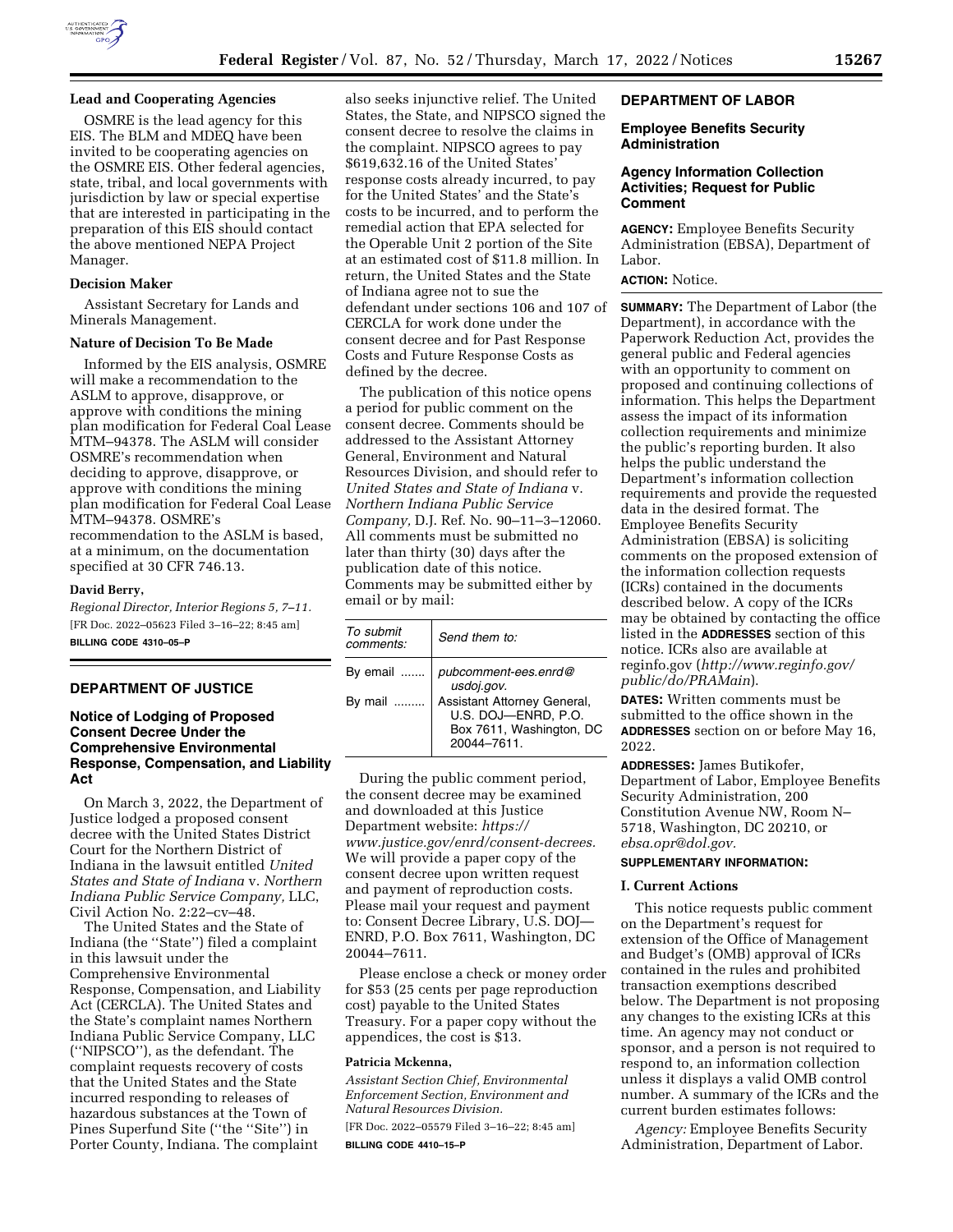*Title:* Employee Retirement Income Security Act Prohibited Transaction Exemption 1986–128 For Securities Transactions Involving Employee Benefit Plans and Broker-Dealers.

*Type of Review:* Extension of a currently approved collection of information.

*OMB Number:* 1210–0059.

*Affected Public:* Not for-profit institutions, Businesses or other forprofits.

*Respondents:* 11,894.

*Responses:* 819,448. *Estimated Total Burden Hours:* 

19,495.

*Estimated Total Burden Cost (Operating and Maintenance):* \$661,045.

*Description:* Prohibited Transaction Class Exemption (PTE) 86–128, which was granted on November 18, 1986, exempts from the prohibited transaction restrictions a fiduciary's use of its authority to cause a plan (including an individual retirement account) or a pooled investment fund to pay a fee to the fiduciary for effecting or executing of securities transactions as agent for the plan or fund. It also permits a fiduciary to act as an agent in an agency cross transaction for both the plan and one or more other parties to the transaction, and to receive reasonable compensation for effecting or executing the agency cross transaction from one or more of the other parties to the transaction.

Section III of the class exemption imposes the following information collection requirements on fiduciaries of employee benefit plans that effect or execute securities transactions (''brokerdealers'') and the independent plan fiduciary authorizing the plan to engage in the transactions with the brokerdealer (''authorizing fiduciary'') under the conditions contained in the exemption: (1) The authorizing plan fiduciary must provide the broker-dealer with an advance written authorization for the transactions; (2) The brokerdealer must provide the authorizing fiduciary with information necessary to determine whether an authorization should be made, including a copy of the exemption, a form for termination, a description of the broker-dealer's brokerage placement practices, and any other reasonably available information regarding the matter that the authorizing fiduciary requests; (3) The broker-dealer must provide the authorizing fiduciary with a termination form, at least annually, explaining that the authorization is terminable at will, without penalty to the plan, and that failure to return the form will result in continued authorization for the brokerdealer to engage in securities transactions on behalf of the plan; (4)

The broker-dealer must provide the authorizing fiduciary with either (a) a confirmation slip for each individual securities transaction within 10 days of the transaction containing the information described in Rule 10b– 10(a)(1–7) under the Securities Exchange Act of 1934, 17 CFR 240.10b– 10 or (b) a quarterly report containing certain financial information including the total of all transaction-related charges incurred by the plan; (5) The broker-dealer must provide the authorizing fiduciary with an annual summary of the confirmation slips or quarterly reports, containing all security transaction-related charges, the brokerage placement practices (if changed), and a portfolio turnover ratio; and (6) A broker-dealer who is a discretionary plan trustee must provide the authorizing fiduciary with an annual report showing separately the commissions paid to affiliated brokers and non-affiliated brokers, on both a total dollar basis and a cents-per-share basis.

These requirements are designed as appropriate safeguards to ensure the protection of the plan assets involved in the transactions, which, in the absence of the class exemption, would not be permitted. These safeguards rely on the prior authorization and monitoring of the broker-fiduciary's activities by a second plan fiduciary that is independent of the first. They are necessary, as required under section 408(a) of ERISA, to ensure that respondents rely on the exemption only in the circumstances protective of plan participants and beneficiaries. The Department has received approval from OMB for this ICR under OMB Control No. 1210–0059. The current approval is scheduled to expire on August 31, 2022.

*Title:* Prohibited Transaction Class Exemption 75–1, Security Transactions with Broker-Dealers, Reporting Dealers, and Banks.

*Type of Review:* Extension of a currently approved collection of information.

*OMB Number:* 1210–0092.

*Affected Public:* Not for-profit institutions, Businesses or other forprofits.

*Respondents:* 6,116. *Responses:* 6,116.

*Estimated Total Burden Hours:* 1,019. *Estimated Total Burden Cost (Operating and Maintenance):* \$0.

*Description:* Prohibited Transaction Exemption (PTE) 75–1 was granted on October 24, 1975. It consists of five parts covering, among other things, securities transactions between plans and brokerdealers, reporting dealers and banks as

well as other parties. PTE 75–1 Part I covers brokerage commissions and related services as well as advice by persons that are not fiduciaries. Part II allows broker-dealers to engage in principal purchases or sales of securities with plans and permits reporting dealers and banks to do the same with respect to Government securities. Part III allows a plan to purchase certain securities from underwriting syndicates of which a plan fiduciary is a member. Part IV allows a plan to purchase from or sell securities to a market maker even if the market maker is a fiduciary. Part V allows a broker-dealer to extend credit to a plan in connection with the purchase or sale of securities. Each of the five parts of the exemption contains its own conditions and limitations.

In order to ensure that the exemption is not abused, that the rights of participants and beneficiaries are protected, and that parties comply with the exemption's conditions, the Department requires limited information collection pertaining to the affected transactions. The information collection requirements that are conditions to reliance on the class exemption consist only of recordkeeping. The records must generally be maintained to enable plan fiduciaries and certain other persons specified in the exemption (*e.g.,*  Department representatives and employers of participants and beneficiaries) to determine whether the conditions of the exemptions have been met. The records must demonstrate that the transactions are fair to the plan. For certain transactions covered by the exemption, the records must show that qualitative standards (*e.g.,* that the securities involved are of a certain type) and quantitative standards (*e.g.,* that the amount of securities acquired by the plan does not exceed three percent of the total amount of such securities being offered) were met. Consistent with the other prohibited transaction exemptions granted by the Department, the exemptions require that records of transactions entered in reliance on the exemptions be maintained for a period of 6 years from the date of each transaction. The Department has received approval from OMB for this ICR under OMB Control No. 1210–0092. The current approval is scheduled to expire on August 31, 2022.

*Title:* Notice of Special Enrollment Rights under Group Health Plans.

*Type of Review:* Extension of a currently approved collection of information.

*OMB Number:* 1210–0101.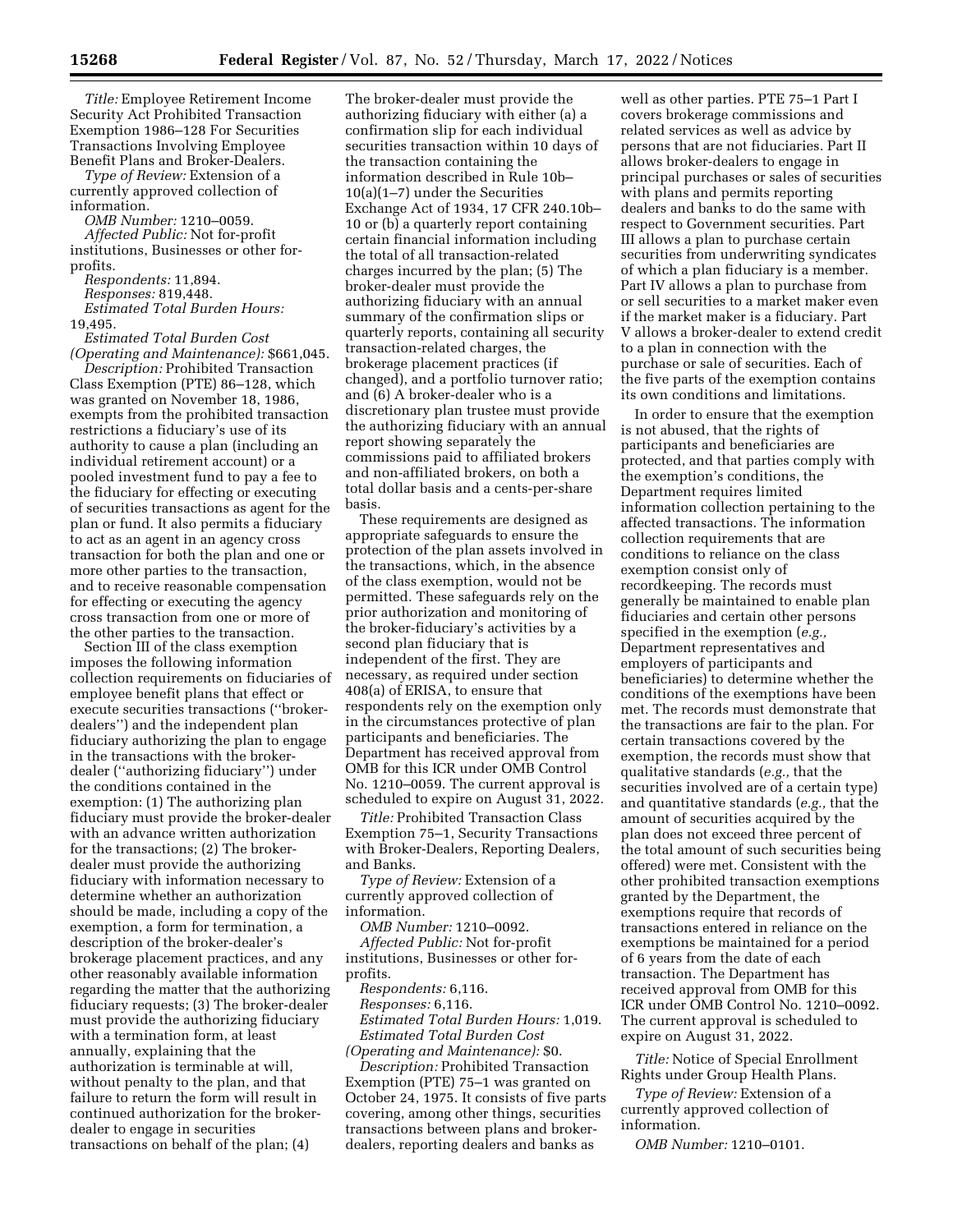*Affected Public:* Not-for-profit institutions, Businesses or other forprofits.

*Respondents:* 2,330,305. *Responses:* 8,746,897. *Estimated Total Burden Hours:* 1. *Estimated Total Burden Cost (Operating and Maintenance):* \$76,536.

*Description:* The Health Insurance Probability and Accountability Act (HIPAA) provisions limit the extent to which group health plans and their health insurance issuers can restrict health coverage based on pre-existing conditions for individuals who previously had health coverage. Section 701(f) of ERISA also provides special enrollment rights to individuals who have previously declined health coverage offered to them to enroll in health coverage upon the occurrence of specified events, including when they lose other coverage, when employer contributions to the cost of other coverage cease, and when they marry, have a child or adopt a child (''special enrollment events''). Plans and issuers are required to provide for 30-day special enrollment periods following any of these events during which individuals who are eligible but not enrolled have a right to enroll without being denied enrollment or having to wait for a late enrollment opportunity (often called ''open enrollment'').

Under the HIPAA provisions, a group health plan may require, as a precondition to having a special enrollment right to enroll in group health coverage after losing eligibility under other coverage, that an employee or beneficiary who declines coverage provide the plan a written statement declaring whether he or she is declining coverage because of having other coverage. Failure to provide such a written statement can then be treated as eliminating the individual's right to special enrollment upon losing eligibility for such other coverage. The regulations further establish that the right to special enroll can be denied in such circumstances only if employees are given notice of the requirement for a written statement and the consequences of failing to provide the written statement at the time an employee declines enrollment. As part of the special enrollment notice, it must be given at or before the time the employee is initially offered the opportunity to enroll.

This information collection request covers the requirement in the implementing regulations under section 701(f) for a special enrollment notice. This information collection implements the disclosure obligation of a plan to inform all employees, at or before the

time they are initially offered the opportunity to enroll in the plan, of the plan's special enrollment rules. The regulations require plans and their issuers to provide all employees with a notice describing their special enrollment rights, whether or not they enroll. This provision is necessary to make sure that employees are informed of their special enrollment rights before they take any action that may affect those rights, so that they will be aware of and able to exercise their rights within any 30-day enrollment period following a special enrollment event. The Department has received approval from OMB for this ICR under OMB Control No. 1210–0101. The current approval is scheduled to expire on August 31, 2022.

*Title:* Annual Report for Multiple Employer Welfare Arrangements.

*Type of Review:* Extension of a currently approved collection of information.

*OMB Number:* 1210–0116.

*Affected Public:* Not-for-profit institutions, Businesses or other forprofits.

*Respondents:* 572. *Responses:* 572. *Estimated Total Burden Hours:* 120. *Estimated Total Burden Cost (Operating and Maintenance):* \$111,377.

*Description:* The Health Insurance Portability and Accountability Act of 1996 (HIPAA), codified as Part 7 of Title I of the Employee Retirement Security Act of 1974 (ERISA), was enacted to improve the portability and continuity of health care coverage for participants and beneficiaries of group health plans. HIPAA also added section 101(g) to ERISA, providing the Secretary of Labor (Secretary) with authority to require, by regulation, multiple employer welfare arrangements (MEWAs) as defined in section 3(40) of ERISA, that offer or provide coverage for medical benefits but which are not group health plans (non-plan MEWAs), to report annually for the purpose of determining compliance with Part 7 requirements. While the statutory authority was directed at non-plan MEWAs, based on the authority in ERISA sections 101(g), 505, and 734, the Department of Labor (Department) in 2003 promulgated a regulation at 29 CFR 2520.101–2 that required the administrators of both plan MEWAs and non-plan MEWAs that offer or provide coverage for medical benefits, as well certain entities that claim not to be a MEWA solely due to the exception in section 3(40)(A)(i) of ERISA (referred to as ''Entities Claiming Exception'' or ''ECEs''), to file the Form M–1 on an annual basis (Form M–1 annual report).

The Patient Protection and Affordable Care Act and the Health Care and Education Reconciliation Act of 2010 (these are collectively known as the ''Affordable Care Act'' or ''ACA'') amended section 101(g) of ERISA to require non-plan MEWAs that provide benefits consisting of medical care to register with the Secretary before operating in a State. In 2011, the Department amended the Form M–1 reporting regulations to enact the ACA required provisions by requiring all MEWAs (plan and non-plan MEWAs) that offer or provide coverage for medical benefits and ECEs to register with the Secretary upon occurrence of certain registration events, such as prior to operating in a State, in addition to continued reporting on an annual basis regarding compliance with part 7 of ERISA.

The primary purpose of the information collection contained in the Form M–1 is to provide the Department with a complete and uniform source of information that identifies MEWAs and helps the Secretary and State regulators evaluate Part 7 compliance by MEWAs. The Department has received approval from OMB for this ICR under OMB Control No. 1210–0116. The current approval is scheduled to expire on August 31, 2022.

*Title:* Multiple Employer Welfare Arrangement Administrative Law Judge Administrative Hearing Procedures.

*Type of Review:* Extension of a currently approved collection of information.

*OMB Number:* 1210–0148. *Affected Public:* Not-for-profit institutions, Businesses or other forprofits.

*Respondents:* 10.

*Responses:* 10.

*Estimated Total Burden Hours:* 20. *Estimated Total Burden Cost* 

*(Operating and Maintenance):* \$668,900. *Description:* Section 521 of ERISA, 29 U.S.C. 1151, provides that the Secretary of Labor may issue ex parte cease and desist orders when it appears to the Secretary that the alleged conduct of a multiple employer welfare arrangement (MEWA) under section 3(40) of the Act, 29 U.S.C. 1002(40), is fraudulent, or creates an immediate danger to the public safety or welfare, or is causing or can be reasonably expected to cause significant, imminent, and irreparable public injury. Section 521(b) provides that a person that is adversely affected by the issuance of a cease and desist order may request an administrative hearing regarding the order. The Department has promulgated a final regulation that is the subject of this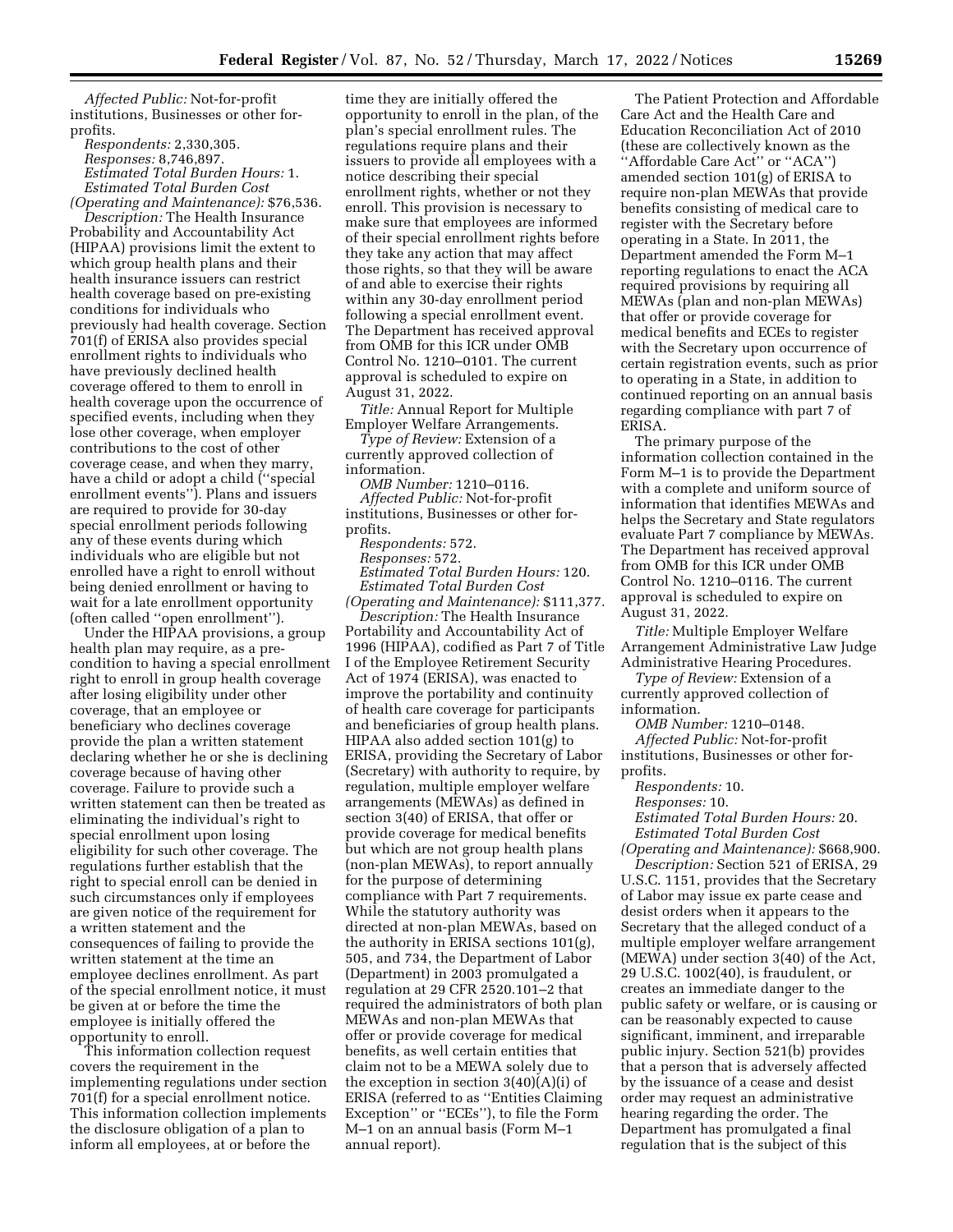information collection request, which describes the procedures before an administrative law judge (ALJ) when a person seeks an administrative hearing for review of such an order.

Under section 2571.3 of the rule, the party that is subject to a cease and desist order issued under ERISA section 521 has the burden to initiate an adjudicatory proceeding before an ALJ. Section 2571.3 governs the service of documents necessary to initiate ALJ proceedings by such a party on the Secretary of Labor and the ALJ. The Department expects that MEWAs contesting a cease and desist order will hire outside counsel to draft motions, petitions, pleadings, briefs, and other documents relating to the case. These are information collection requests (ICRs) subject to the Paperwork Reduction Act. The information will be used by a party that is subject to a cease and desist order issued under ERISA section 521 to contest the order through an adjudicatory proceeding before an ALJ. This section would apply in such cases in lieu of 29 CFR 18.3. The Department has received approval from OMB for this ICR under OMB Control No. 1210–0148. The current approval is scheduled to expire on August 31, 2022.

*Title:* Alternative Reporting Methods for Apprenticeship and Training Plans and Top Hat Plans.

*Type of Review:* Extension of a currently approved collection of information.

*OMB Number:* 1210–0153.

*Affected Public:* Not-for-profit institutions, Businesses or other forprofits.

*Respondents:* 1,872.

*Responses:* 1,872.

*Estimated Total Burden Hours:* 312. *Estimated Total Burden Cost* 

*(Operating and Maintenance):* \$0. *Description:* Section 2520.104–22 provides an exemption to the reporting

and provision of Part 1 of Title I of ERISA for employee welfare benefit plans that provide exclusively apprenticeship and training benefits if the plan administrator meets the following requirements: (1) Files a notice with the Secretary that provides the name of the plan, the plan sponsor's Employer Identification Number, the plan administrator's name, and the name and location of an office or person from whom interested individuals can obtain certain info about courses offered by the plan; and (2) take steps reasonably designed to ensure that the information required to be contained in the notice is disclosed to employees of employers contribution to the plan who may be eligible to enroll in any course

of study sponsored or establish by the plan; (3) and make the notice available to employees upon request.

Under 2520.14–23, the Department provides an alternative method of compliance with the reporting and disclosure of Title I of ERISA for unfunded or insured plan established for a select group of management of highly compensated employees (*i.e.,* top hat plans). In order to satisfy the alternative method of compliance, the plan administrator must file a statement with the Secretary of Labor that includes the name and address of the employer, the employer EIN, a declaration that the employer maintains a plan or plans primarily for the purpose of providing deferred compensation for a select group of management or highly compensated employees, and a statement of the number of such plans and the employees covered by each. Plan documents must be made available to the Secretary upon request, and only one statement needs to be filed for each employer maintaining one or more of the plans.

The 2019 final rule requires electronic filing with the Secretary through EBSA's website in accordance with instructions published by the Department. Going forward, EBSA's web-based filing system will be the exclusive method for filing these notices and statements; filings by mail or personal delivery will no longer be accepted. The new webbased system is designed to assist administrators by ensuring that all of the information required by the regulations is included in the notice or statement before the filing can be completed through the website. Upon submission of a completed filing, the new web-based filing system sends an electronic confirmation of receipt to the administrator. This confirmation is not available through the existing paperbased filing system. The design of the new filing system facilitates the requirement that plan administrators of apprenticeship and training plans make notices available to participants upon request under § 2520.104–22(a)(3). Filings are now available to the public on the Department's website at *[http://](http://www.dol.gov/ebsa) [www.dol.gov/ebsa.](http://www.dol.gov/ebsa)* The Department has received approval from OMB for this ICR under OMB Control No. 1210–0153. The current approval is scheduled to expire on August 31, 2022.

*Title:* Insurance and Annuity Contracts and Mutual Fund Principal Underwriters (PTE 1984–24).

*Type of Review:* Extension of a currently approved collection of information.

*OMB Number:* 1210–0158. *Affected Public:* Not-for-profit institutions, Businesses or other forprofits.

*Respondents:* 2,789. *Responses:* 227,068. *Estimated Total Burden Hours:* 

18,948.

*Estimated Total Burden Cost (Operating and Maintenance):* \$92,377.

*Description:* PTE 84–24, as amended, provides an exemption for insurance agents, insurance brokers and pension consultants to receive a sales commission from an insurance company in connection with the purchase, with plan or IRA assets, of an insurance or annuity contract. Relief is also provided for a principal underwriter for an investment company registered under the Investment Company Act of 1940 to receive a sales commission in connection with the purchase, with plan or IRA assets, of securities issued by the investment company.

In order to receive commissions in conjunction with the purchase of an insurance or annuity contract or of securities issued by the investment company, the insurance agent, insurance broker, pension consultant, or principal underwriter must obtain written authorization from the authorizing fiduciary. Prior to obtaining the written authorization, the insurance agent, insurance broker, pension consultant, or principal underwriter must provide the authorizing fiduciary with sufficient materials and disclosures for the authorizing fiduciary to evaluate the appropriateness of the investment. Finally, the insurance agent, insurance broker, pension consultant, or principal underwriter must maintain sufficient records to demonstrate that the conditions of the exemption have been met. In order to ensure that the class exemption is not abused, that the rights of the participants and beneficiaries are protected, and that the exemption's conditions are being complied with, the Department often requires minimal information collection pertaining to the affected transactions. The Department has received approval from OMB for this ICR under OMB Control No. 1210– 0158. The current approval is scheduled to expire on August 31, 2022.

*Title:* Employee Retirement Income Security Act of 1974 Investment Manager Electronic Registration.

*Type of Review:* Extension of a currently approved collection of information.

*OMB Number:* 1210–0125.

*Affected Public:* Not-for-profit institutions, Businesses or other forprofits.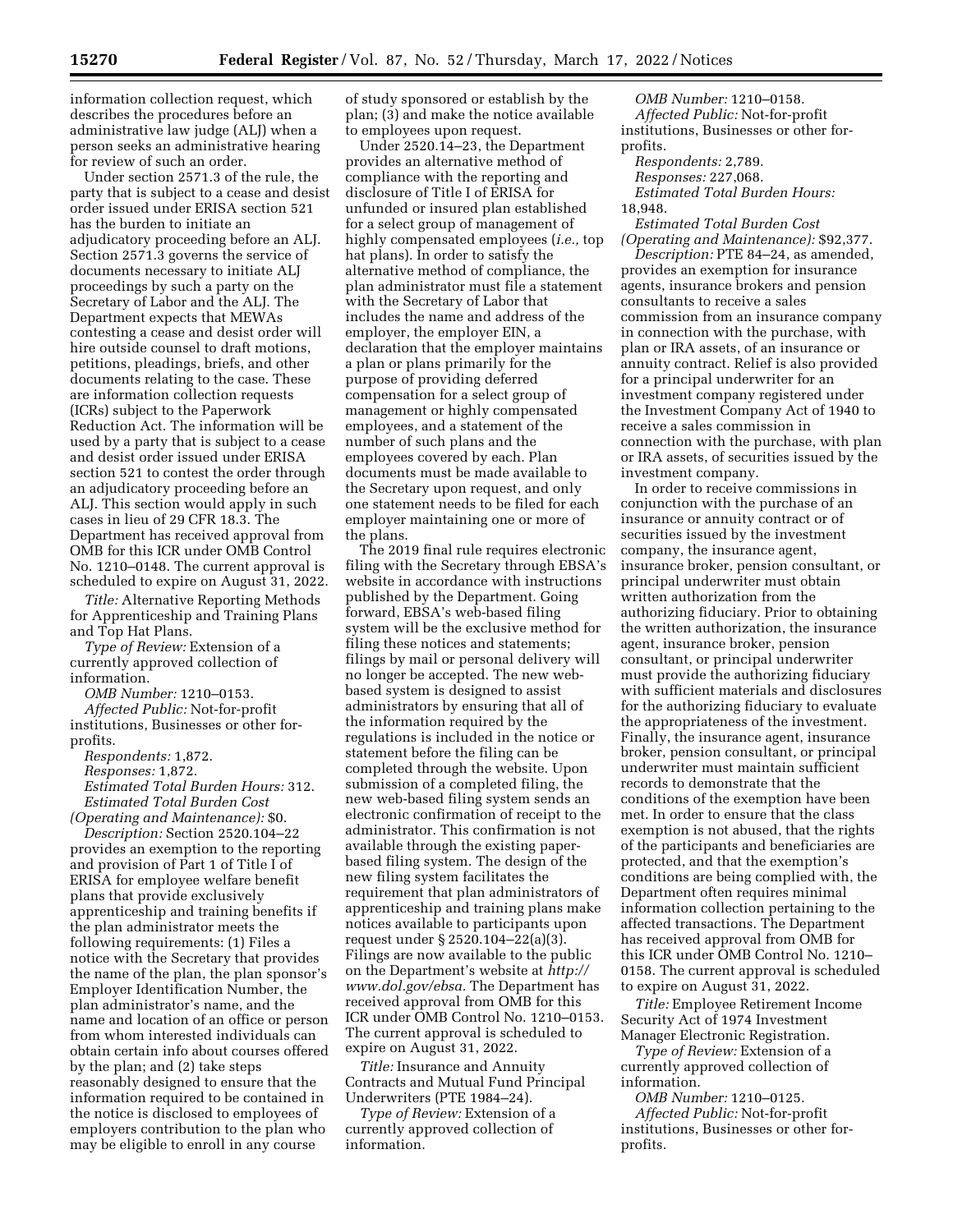*Respondents:* 4.

*Responses:* 4.

*Estimated Total Burden Hours:* 4. *Estimated Total Burden Cost* 

*(Operating and Maintenance):* \$270. *Description:* Section 203A(a) of the Investment Advisers Act of 1940 (and the implementing SEC regulations) provides that investment advisers with less than \$25 million in assets under management must register with the state regulatory authority in the state where the investment adviser maintains its principal office and place of business, rather than with the SEC; advisers with more than \$30 million in assets under management must register with the SEC; and those with assets under management between those two dollar values are permitted to choose between state registration and registration with the SEC.

Investment advisers that register with a state, rather than with the SEC, must satisfy ERISA's section 3(38) requirement to file a copy of the state registration with the Department by electronically registering through the Investment Adviser Registration Depository (IARD). This is a centralized electronic filing system operated by the SEC in conjunction with state securities regulation authorities. Because the IARD was established by the SEC and the states, and made mandatory for advisers required to file with SEC, and because all states permit filing through IARD even for advisers who do not file with SEC, the Department determined that use of the IARD would eliminate the duplication of filing paper copies of state registration forms with the Department and facilitate creation of a uniform and efficient ''one-stop'' filing system for state-registered filings by advisers who wished to meet the ''investment manager'' definition of ERISA section 3(38).

Previously, state-registered advisers that filed with the states in a variety of ways, including paper, electronically through vendor-provided software, and through IARD were required to file an additional paper copy of the filing with the Department in order to meet the requirements of section 3(38). This information collection incorporates electronic filing as a mandatory element, eliminating the previously required duplicative filing of a paper copy of a state registration with the Department. The Department has received approval from OMB for this ICR under OMB Control No. 1210–0125. The current approval is scheduled to expire on September 30, 2022.

*Title:* Securities Lending by Employee Benefit Plans, Prohibited Transaction Exemption 2006–16.

*Type of Review:* Extension without change of a currently approved collection.

*OMB Number:* 1210–0065.

*Affected Public:* Not-for-profit institutions, Businesses or other forprofits.

*Respondents:* 155.

*Responses:* 1,550.

*Estimated Total Burden Hours:* 297. *Estimated Total Burden Cost* 

*(Operating and Maintenance):* \$12,765.

*Description:* In 2006, the Department promulgated a final class exemption, PTE 2006–16, which amended and replaced the exemptions previously provided under PTE 81–6 and PTE 82– 63. The final exemption incorporates the exemptions into one renumbered exemption and expands the categories of exempted transactions to include securities lending to foreign banks and broker-dealers that are domiciled in specified countries and to allow the use of additional forms of collateral, all subject to specified conditions outlined in the exemption.

Among other conditions, the class exemption requires a bank or brokerdealer that borrows securities from a plan to provide the lending fiduciary with its most recent audited financial statement. The borrower must also affirm, when the loan is negotiated, that there has been no material adverse change in its financial condition since the previously audited statement. The exemption also requires the agreements regarding the securities loan transaction or transactions and the compensation arrangement for the lending fiduciary to be contained in written documents. Individual agreements are not required for each transaction; rather the compensation agreement may be made in the form of a master agreement covering a series of transactions. The Department has received approval from OMB for this ICR under OMB Control No. 1210–0065. The current approval is scheduled to expire on October 31, 2022.

*Title:* Prohibited Transaction Class Exemption 1988–59, Residential Mortgage Financing Arrangements Involving Employee Benefit Plans.

*Type of Review:* Extension without change of a currently approved collection.

*OMB Number:* 1210–0095. *Affected Public:* Not-for-profit institutions, Businesses or other forprofits.

*Respondents:* 2,192. *Responses:* 10,960. *Estimated Total Burden Hours:* 913. *Estimated Total Burden Cost (Operating and Maintenance):* \$0.

*Description:* Prohibited Transaction Class Exemption (PTE) 88–59, which amended and replaced PTE 82–87, allows employee benefit plans to participate in several different types of residential mortgage financing transactions, provided certain conditions are met. Without this exemption, these transactions would be prohibited under section 406 of ERISA and under the prohibited transaction provisions of section 4975 of the Internal Revenue Code (the Code). The five categories of transactions permitted under the exemption are: (1) Issuance of commitments for the provision of mortgage financing to purchasers of residential dwelling units; (2) receipt by a plan of a fee for the issuance of the commitments; (3) the actual making or purchase of a mortgage loan or participation interest therein pursuant to the commitment; (4) the actual making or purchase of an mortgage loan or participation interest therein without the precondition of a commitment; and (5) the sale, exchange or transfer of a mortgage loan or participation interest therein prior to the maturity date of the instrument, provided that the interest sold, exchanged, or transferred represents the plan's entire interest in such investment.

Among other conditions, the exemption requires a plan to maintain for the duration of any loan made pursuant to this exemption all records necessary to determine whether conditions of the exemption have been met and to make such records available for examination on request by any trustee, investment manager, participant or beneficiary of the plan, or agents of the Department or the IRS. Such records could include, for example, showing the identities of the borrower, lender, any developer or builder involved, the qualifications of the lender, the written acknowledgment of the fiduciary obligation of any real estate manager involved in the transaction, evidence of the type of residential dwelling unit involved, and information concerning comparable mortgages and expenses offered at the time of the commitments. The Department has received approval from OMB for this ICR under OMB Control No. 1210–0095. The current approval is scheduled to expire on October 31, 2022.

*Title:* National Medical Support Notice-Part B.

*Type of Review:* Extension of a currently approved collection of information.

*OMB Number:* 1210–0113. *Affected Public:* Not-for-profit institutions, Businesses or other forprofits.